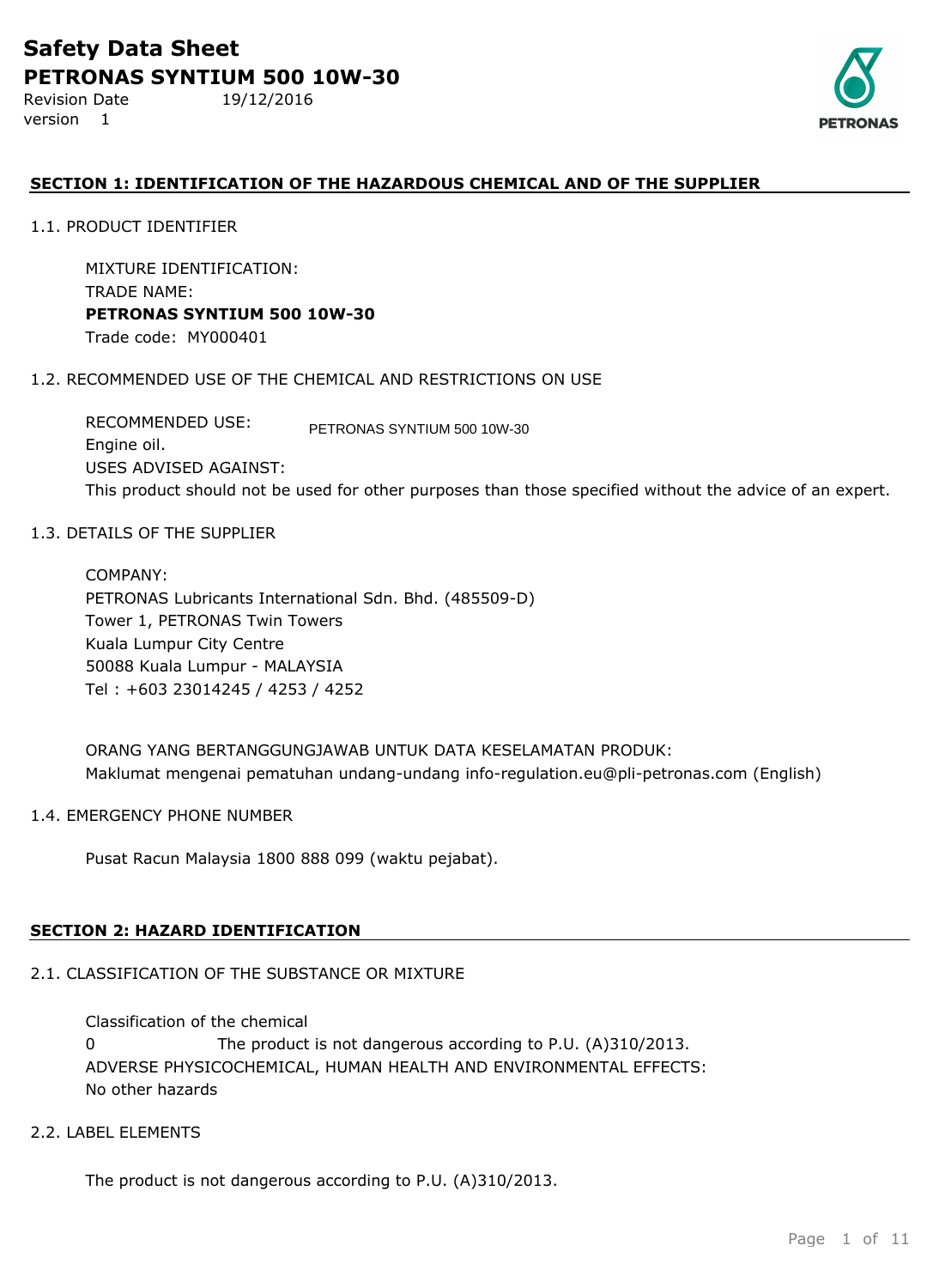Revision Date 19/12/2016 version 1



## 2.3. OTHER HAZARDS WHICH DO NOT RESULT IN A CLASSIFICATION

No other hazards

## **SECTION 3: COMPOSITION & INFORMATION OF THE INGREDIENTS OF THE HAZARDOUS CHEMICAL**

#### 3.1. SUBSTANCES N.A.

## 3.2. MIXTURES

Severely refined mineral and/or synthetic oils, additives.

Hazardous components within the meaning of the GHS regulation and related classification:

| <b>QUANTITY</b>                                      | <b>NAME</b>                              |            | <b>IDENT. NUMB. CLASSIFICATION</b>          |  |
|------------------------------------------------------|------------------------------------------|------------|---------------------------------------------|--|
| $1.0 - 2.0 %$                                        | Polyolefin polyamine succinimide, polyol | EC:Polymer | CAS: Proprietary Aquatic Chronic 4,<br>H413 |  |
| $1.0 - 2.0 %$                                        | Alkaryl amine                            |            | CAS: Proprietary Aquatic Chronic 4,<br>H413 |  |
| 70.0-90.0 %                                          | Not dangerous oils                       |            |                                             |  |
| H-phrases and list of abbreviations: see heading 16. |                                          |            |                                             |  |

## **SECTION 4: FIRST-AID MEASURES**

- 4.1. DESCRIPTION OF NECESSARY FIRST-AID MEASURES
	- IN CASE OF INGESTION:

Do not induce vomiting to avoid aspiration into the respiratory tracts. Wash out thoroughly the mouth with water. Obtain immediate medical attention.

## IN CASE OF EYES CONTACT:

Rinse thoroughly with plenty of water for at least 10 minutes keeping eyelids open. Remove contact lenses if this can be done easily. Obtain medical attention in case of development and persistence of pain and redness. In case of contact with hot product, rinse thoroughly with plenty of water to dissipate heat. Obtain immediate medical attention to assess eye conditions and the correct treatment to be practiced. IN CASE OF SKIN CONTACT:

Remove contaminated clothes and shoes and rinse thoroughly with plenty of water and soap. IN CASE OF INHALATION:

Expose affected person to fresh air and obtain medical attention if necessary.

## 4.2. MOST IMPORTANT SYMPTOMS/EFFECTS, ACUTE AND DELAYED

Refer to section 11.

#### 4.3. INDICATION OF IMMEDIATE MEDICAL ATTENTION AND SPECIAL TREATMENT NEEDED, IF NECESSARY

Refer to section 4.1.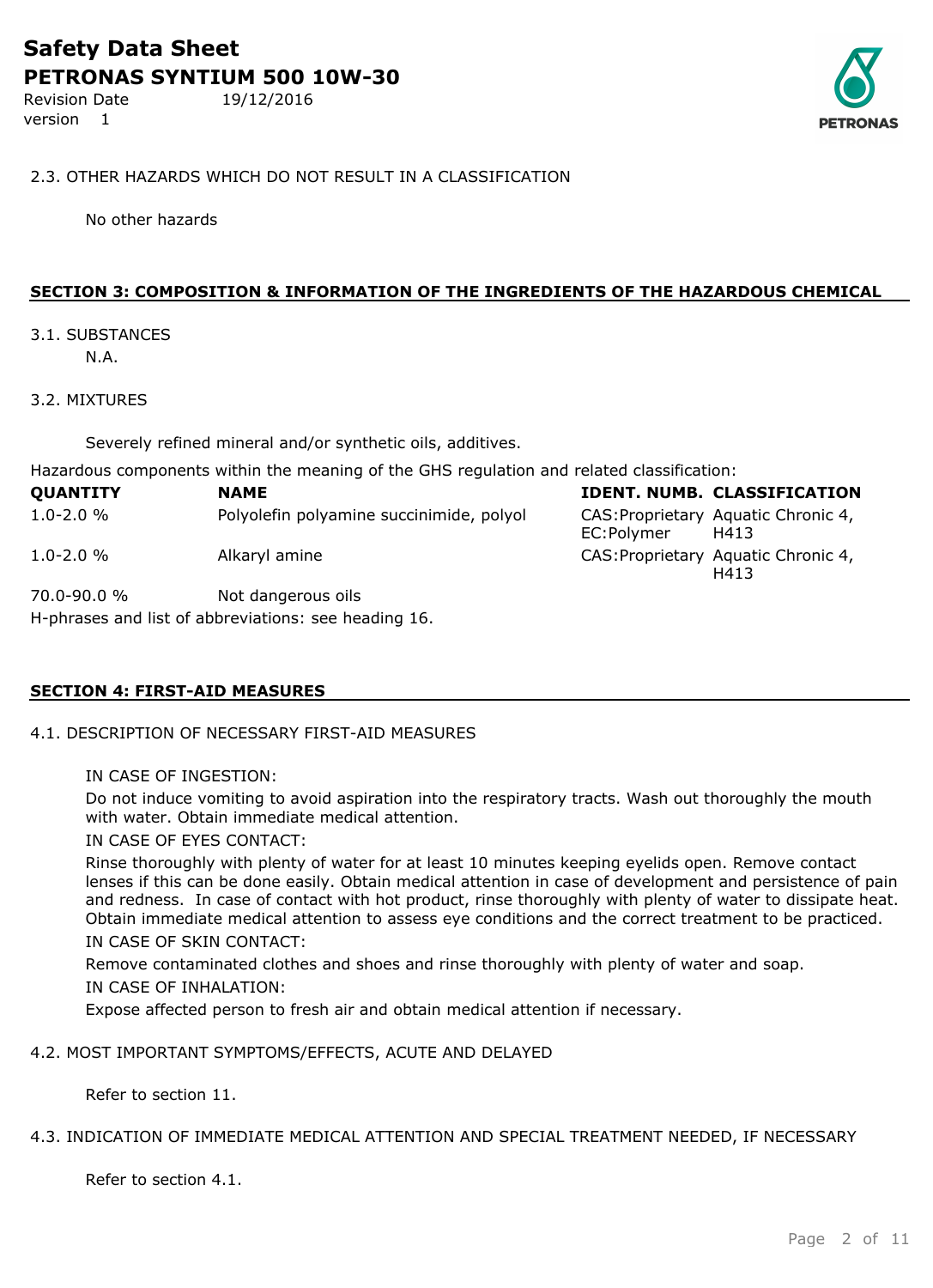Revision Date 19/12/2016 version 1



## **SECTION 5: FIRE-FIGHTING MEASURES**

#### 5.1. EXTINGUISHING MEDIA

This product has no special fire risk. In case of fire use foam, carbon dioxide, dry chemical powder and water mist.

Cool down with water the containers don't get involved in fire to avoid their possible explosion. Avoid high pressure water jet. Use water jet only to cool down surfaces exposed to fire. SUITABLE EXTINGUISHING MEDIA: Water. Carbon dioxide (CO2). UNSUITABLE EXTINGUISHING MEDIA:

None in particular.

#### 5.2. SPECIAL HAZARDS ARISING FROM THE CHEMICAL

Don't breathe combustion fumes: fire can form harmful compounds. Do not inhale explosion and combustion gases. Burning produces heavy smoke.

## 5.3. SPECIAL PROTECTIVE ACTIONS FOR FIRE-FIGHTERS

Use suitable breathing apparatus .

Collect contaminated fire extinguishing water separately. This must not be discharged into drains. Move undamaged containers from immediate hazard area if it can be done safely.

## **SECTION 6: ACCIDENTAL RELEASE MEASURES**

## 6.1. PERSONAL PRECAUTIONS, PROTECTIVE EQUIPMENT AND EMERGENCY PROCEDURES

Avoid ingestion of product. Avoid contact with skin and eyes by wearing appropriate protective clothing. Avoid to breathe fumes and aereosols.

Surfaces on which the product has been spilled may become slippery.

Wear personal protection equipment.

See protective measures under point 7 and 8.

#### 6.2. ENVIRONMENTAL PRECAUTIONS

Do not allow to enter into soil/subsoil. Do not allow to enter into surface water or drains. Retain contaminated washing water and dispose it. In case of gas escape or of entry into waterways, soil or drains, inform the responsible authorities.

#### 6.3. METHODS AND MATERIAL FOR CONTAINMENT AND CLEANING UP

Avoid flame and/or spark near leak and produced waste. Do not smoke. In case of large spills dike, absorb and shovel up into suitable containers for disposal. Contain small spills with absorbent material.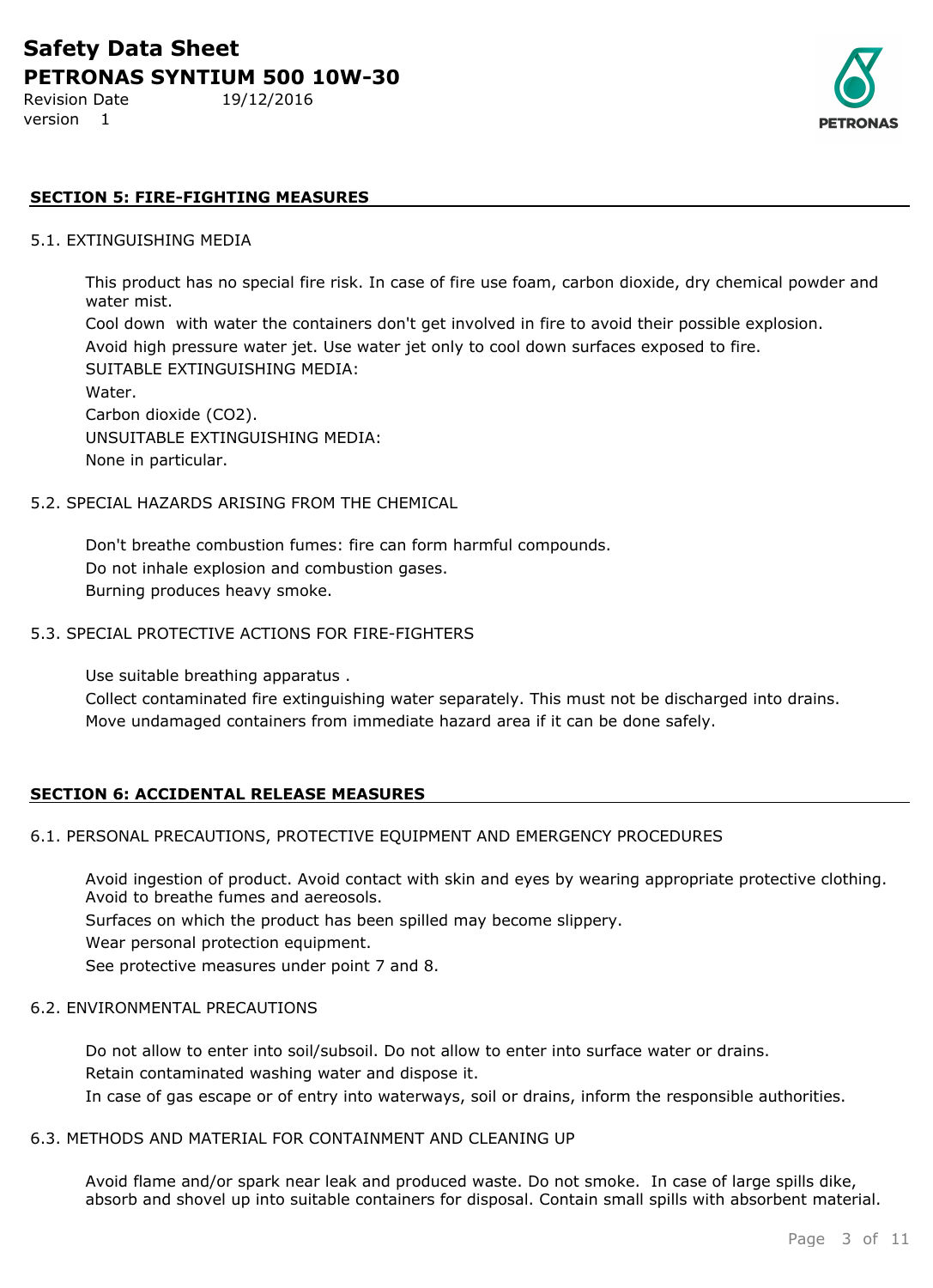Revision Date 19/12/2016 version 1



Put dirty material in suitable container. Dispose of dirty material in accordance with local or national regulations.

## **SECTION 7: HANDLING AND STORAGE**

7.1. PRECAUTIONS FOR SAFE HANDLING

Avoid ingestion. Avoid frequent and prolonged skin contact and contact with eyes. Provide adequate ventilation to avoid mist or aereosol. Don't smoke or use spare flames; avoid contct with spark or other sources of ignition. Don't work near open container to avoid high concentration of vapours. Don't eat or drink during use.

7.2. CONDITIONS FOR SAFE STORAGE, INCLUDING ANY INCOMPATIBILITIES

Store under cover in the original container securely closed away from heat and sources of ignition. Do not store in the open air. Assure a correct ventilation of premises and the control of possible leak. Keep out of flame or spark and avoid the accumulation of electrostatic charges. Keep out of reach of children and away from food and drink.

## **SECTION 8: EXPOSURE CONTROLS AND PERSONAL PROTECTION**

## 8.1. CONTROL PARAMETERS

OEL: oil mists - TLV/TWA (8 h) : 5 mg/m3 - TLV/STEL: 10 mg/m3

No Data Available

8.2. INDIVIDUAL PROTECTION MEASURES, SUCH AS PERSONAL PROTECTIVE EQUIPMENT (PPE)

## APPROPRIATE ENGINEERING CONTROLS:

Avoid production and diffusion of mist and aerosol with utilization of localized ventilation/aspiration or other required precautions. Adopt all required precaution to avoid product immission in environment (e.g., blasting systems, catch basins, ...).

EYE PROTECTION:

Chemical goggles and face shield in case of oil splashes.

PROTECTION FOR SKIN:

Wear suitable protective clothing (for further information, refer to CEN-EN 14605); change it immediately in case of large contamination and wash it before subsequent use.

Practice reasonable personal cleanliness.

#### PROTECTION FOR HANDS:

Wear suitable gloves (i.e. neoprene, nitrile). Gloves should be changed when they show wear. The kind of gloves and the term of use must be decided from employer with regard to processing and to allow for DPI legislation and glove producer's indications. Wear gloves only with clean hands.

## RESPIRATORY PROTECTION:

None required under normal conditions of use. Use approved full face respirator with organic vapour filter cartridge if the recommended exposure limits are exceeded.

ENVIRONMENTAL EXPOSURE CONTROLS: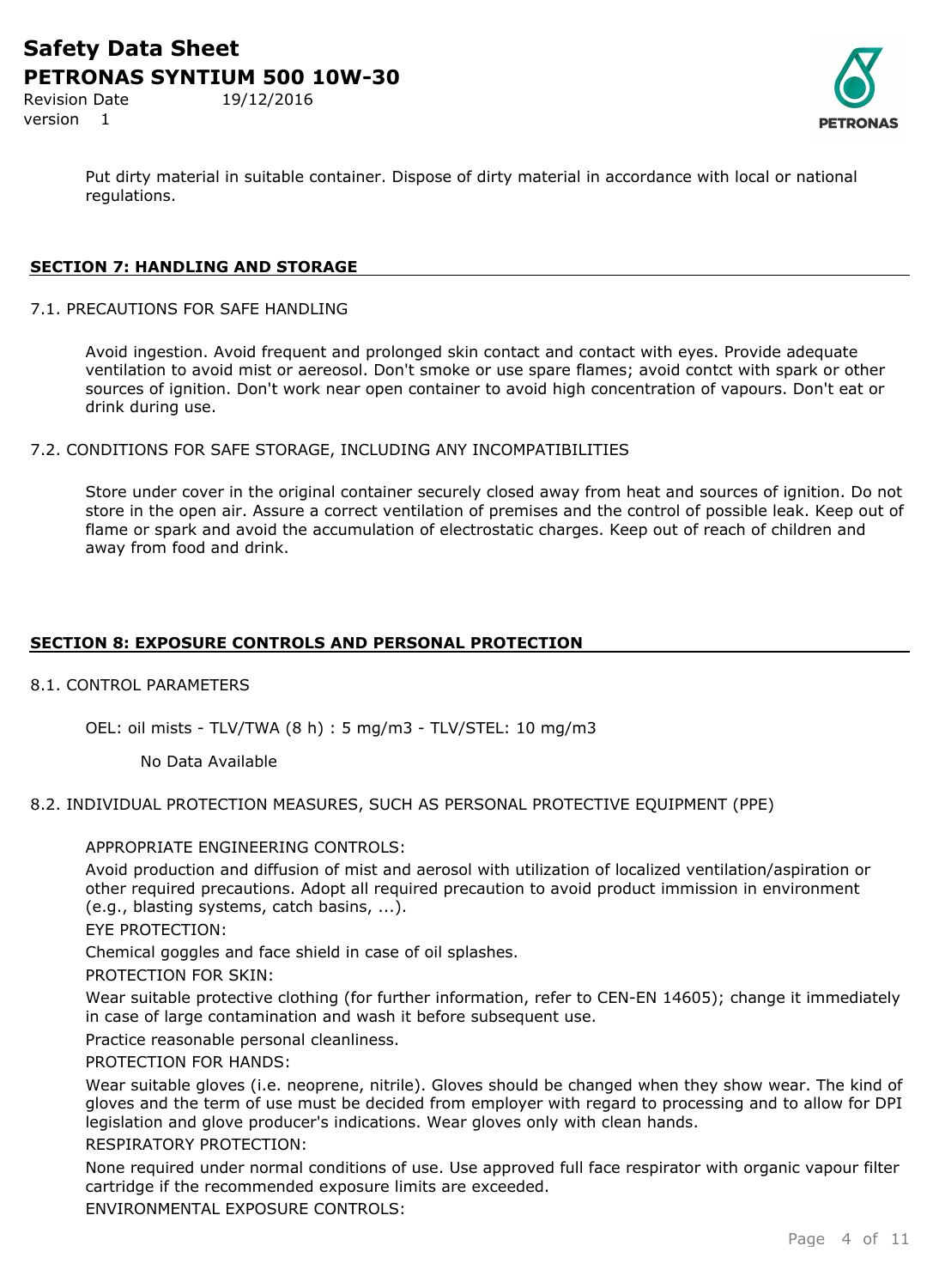Revision Date 19/12/2016 version 1



Refer to technical precautions and also to sections 6.2, 6.3, 7.2, 12 and 13.

## **SECTION 9: PHYSICAL AND CHEMICAL PROPERTIES**

| <b>CHEMICAL-PHYSICAL</b><br><b>PROPERTY</b>       | <b>VALUE</b>        | <b>METHOD</b> |
|---------------------------------------------------|---------------------|---------------|
| PHYSICAL STATE                                    | LIQUID              |               |
| APPEARANCE AND COLOUR                             | <b>VISCOUS</b>      |               |
| <b>ODOUR</b>                                      | NOT RELEVANT        |               |
| <b>ODOUR THRESHOLD</b>                            | <b>NOT RELEVANT</b> |               |
| <b>PH</b>                                         | N.A.                |               |
| MELTING POINT / FREEZING<br><b>POINT</b>          | N.A.                |               |
| INITIAL BOILING POINT AND<br><b>BOILING RANGE</b> | >300 °C (572 °F)    | (ASTM D1120)  |
| <b>FLASH POINT</b>                                | 232 °C (450 °F)     | (ASTM D92)    |
| <b>EVAPORATION RATE</b>                           | N.A.                |               |
| UPPER/LOWER FLAMMABILITY<br>OR EXPLOSIVE LIMITS   | N.A.                |               |
| <b>VAPOUR DENSITY</b>                             | N.A.                |               |
| <b>VAPOUR PRESSURE</b>                            | N.A.                |               |
| <b>DENSITY</b>                                    | 0.8662 G/CM3        | (ASTM D4052)  |
| SOLUBILITY IN WATER                               | <b>INSOLUBLE</b>    |               |
| SOLUBILITY IN OIL                                 | N.A.                |               |
| PARTITION COEFFICIENT<br>(N-OCTANOL/WATER)        | N.A.                |               |
| AUTO-IGNITION TEMPERATURE N.A.                    |                     |               |
| <b>DECOMPOSITION</b><br><b>TEMPERATURE</b>        | N.A.                |               |
| KINEMATIC VISCOSITY AT<br>$100^{\circ}$ C         | 10.19 CST           | ASTM D445     |
| KINEMATIC VISCOSITY AT 40°C 69.8 CST              |                     | ASTM D445     |
| <b>EXPLOSIVE PROPERTIES</b>                       | N.A.                |               |
| <b>OXIDIZING PROPERTIES</b>                       | N.A.                |               |
| SOLID/GAS FLAMMABILITY                            | N.A.                |               |
|                                                   |                     |               |

## **SECTION 10: STABILITY AND REACTIVITY**

## 10.1. REACTIVITY

Read carefully all information provided in other sections of heading 10.

## 10.2. CHEMICAL STABILITY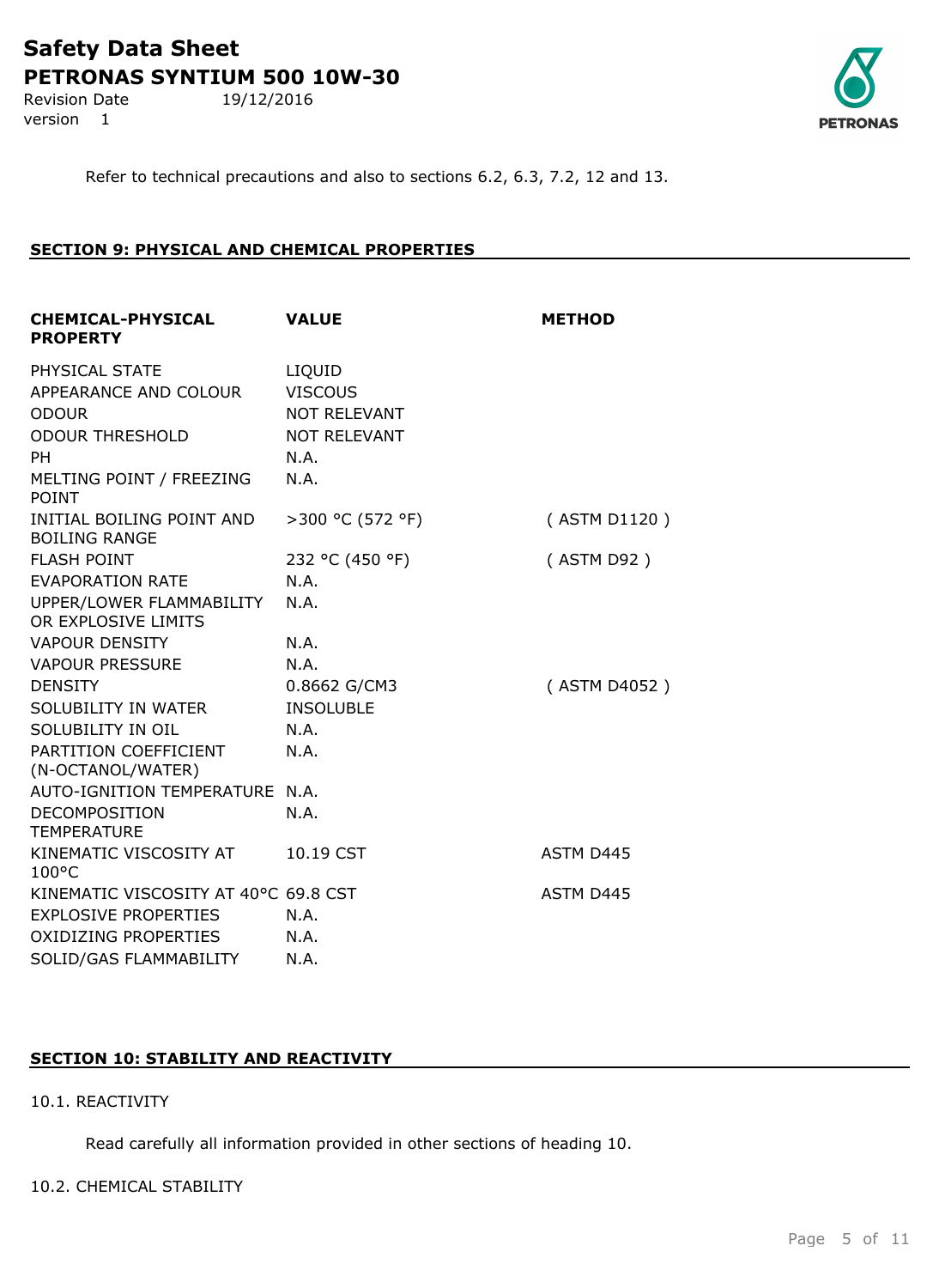Revision Date 19/12/2016 version 1



The product is stable under normal conditions of use.

## 10.3. POSSIBILITY OF HAZARDOUS REACTIONS

Not expected under normal conditions of use.

## 10.4. CONDITIONS TO AVOID

This product must be kept far from heat sources. In any case, avoid exposing product to temperatures above the flash point.

#### 10.5. INCOMPATIBLE MATERIALS

Strong oxidizing agents, hard acids and bases.

## 10.6. HAZARDOUS DECOMPOSITION PRODUCTS

Oxides of carbon, compounds of sulphur, phosphorus, nitrogen and hydrogen sulfide.

## **SECTION 11: TOXICOLOGICAL INFORMATION**

#### 11.1. INFORMATION ON TOXICOLOGICAL EFFECTS

## ACUTE TOXICITY:

This product is not classified in this hazard class. Unlike to cause harm if accidentally swallowed in small doses, though ingestion of large quantities may cause gastro-intestinal effects.

## SKIN CORROSION OR IRRITATION:

This product is not classified in this hazard class, but prolonged or repeated skin contact sometimes may cause irritations and dermatitis.

SERIOUS EYE DAMAGE OR EYE IRRITATION:

This product is not classified in this hazard class, but direct contact may cause slight irritations.

RESPIRATORY SENSITIZATION: This product is not classified in this hazard class.

SKIN SENSITIZATION: This product is not classified in this hazard class.

GERM CELL MUTAGENICITY: Based on available data, the classification criteria are not met.

## CARCINOGENICITY:

Based on available data, the classification criteria are not met.

REPRODUCTIVE TOXICITY: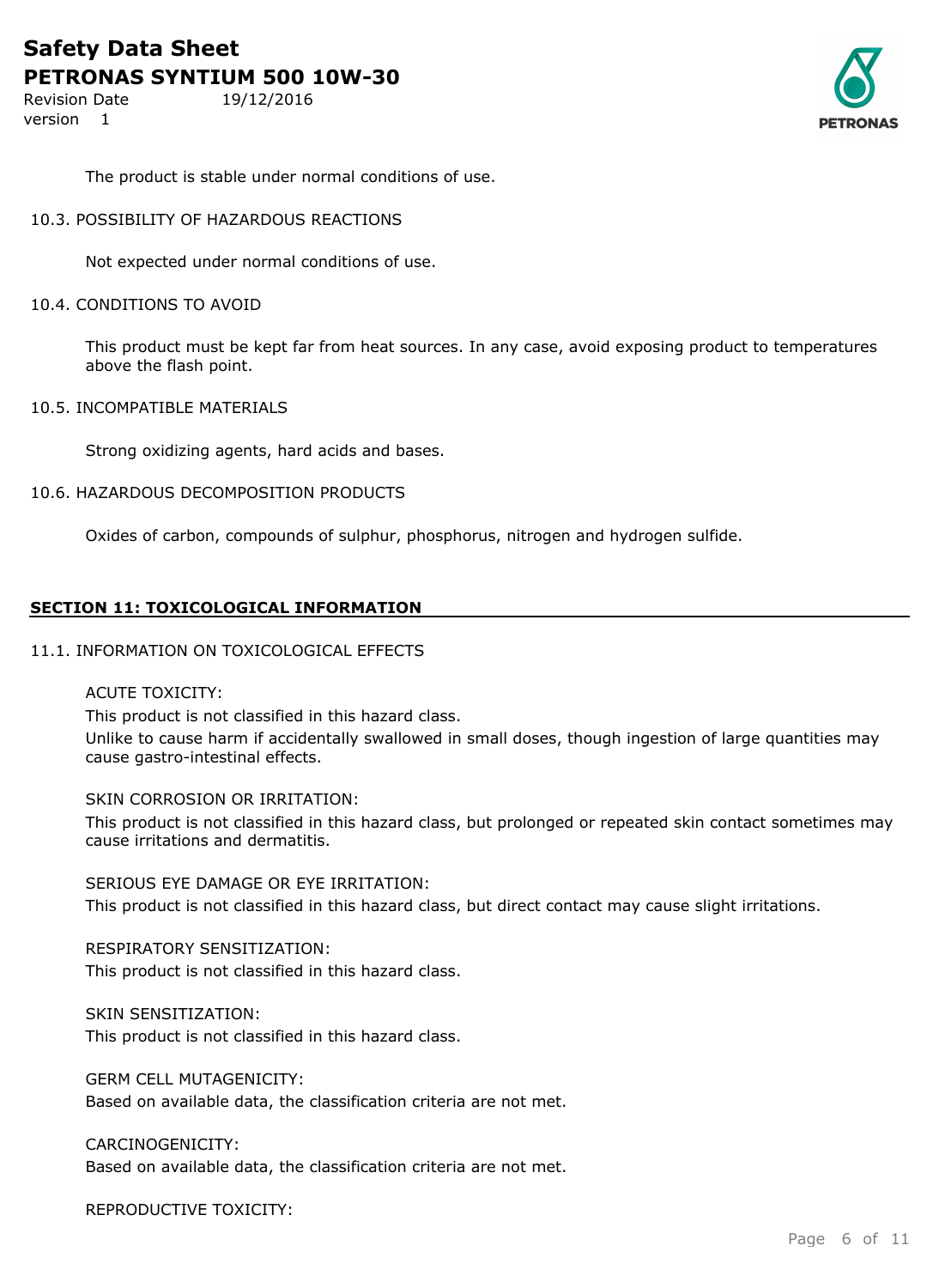Revision Date 19/12/2016 version 1



Based on available data, the classification criteria are not met.

SPECIFIC TARGET ORGAN TOXICITY (STOT) – SINGLE EXPOSURE: This product is not classified in this hazard class, but inhalation of mists and vapours generated at elevated temperatures sometimes may cause respiratory irritation.

SPECIFIC TARGET ORGAN TOXICITY (STOT) – REPEATED EXPOSURE: This product is not classified in this hazard class.

ASPIRATION HAZARD: This product is not classified in this hazard class.

Toxicological information on main components of the mixture: No Data Available

## **SECTION 12: ECOLOGICAL INFORMATION**

## 12.1. TOXICITY

Eco-Toxicological Information:

This product is not classified dangerous for the environment.

## List of Eco-Toxicological properties of the product No Data Available

## 12.2. PERSISTENCE AND DEGRADABILITY

Data on biodegradability of product are not available.

## 12.3. BIOACCUMULATIVE POTENTIAL

Not available.

#### 12.4. MOBILITY IN SOIL

Because the dispersion in the environment may result in contamination of environmental matrix (soil, subsoil, surface water and groundwater), do not release in the environment.

## 12.5. OTHER ADVERSE EFFECTS

No effect known.

## **SECTION 13: DISPOSAL CONSIDERATIONS**

#### 13.1. DISPOSAL METHODS

Prevent contamination of soil, drains and surface waters. Do not discharge in sewers, tunnels or water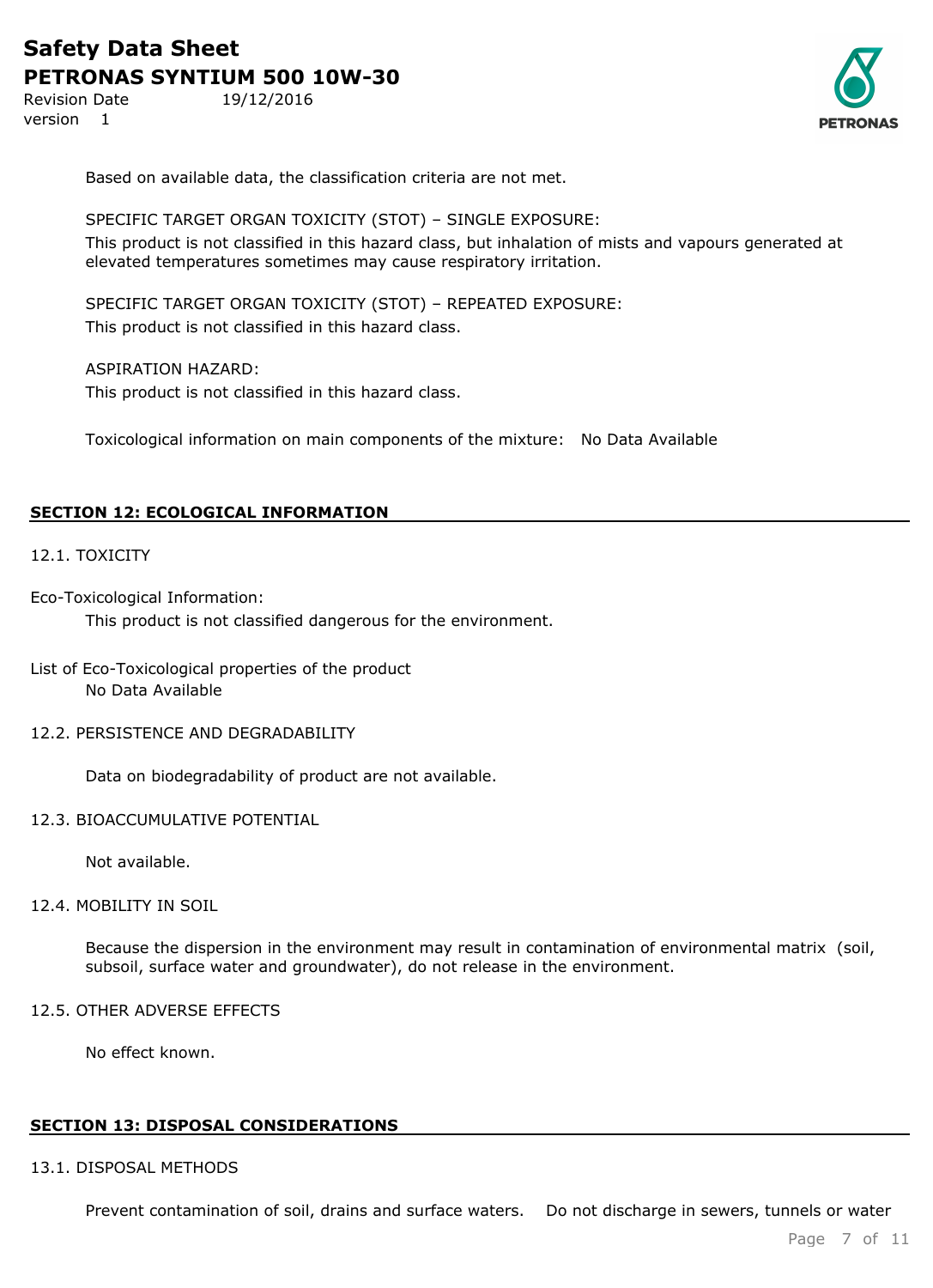Revision Date 19/12/2016 version 1



courses. Dispose in accordance with local or national regulations via authorised person/licensed waste disposal contractor.

The used product is to be considered a special waste to be classified in accordance to Directive 2008/98/EC on wastes and related legislation.

Recover if possible. In so doing, comply with the local and national regulations currently in force.

## **SECTION 14: TRANSPORT INFORMATION**

Not classified as dangerous in the meaning of transport regulations.

14.1. UN NUMBER

N.A.

14.2. UN PROPER SHIPPING NAME

N.A.

14.3. TRANSPORT HAZARD CLASS(ES)

N.A.

14.4. PACKING GROUP, IF APPLICABLE

N.A.

14.5. ENVIRONMENTAL HAZARDS

Marine pollutant: No Environmental Pollutant: N.A.

14.6. TRANSPORT IN BULK ACCORDING TO ANNEX II OF MARPOL73/78 AND THE IBC CODE

N.A.

14.7. SPECIAL PRECAUTIONS FOR USER

Road and Rail (ADR-RID): N.A. Air (IATA): N.A. Sea (IMDG): N.A.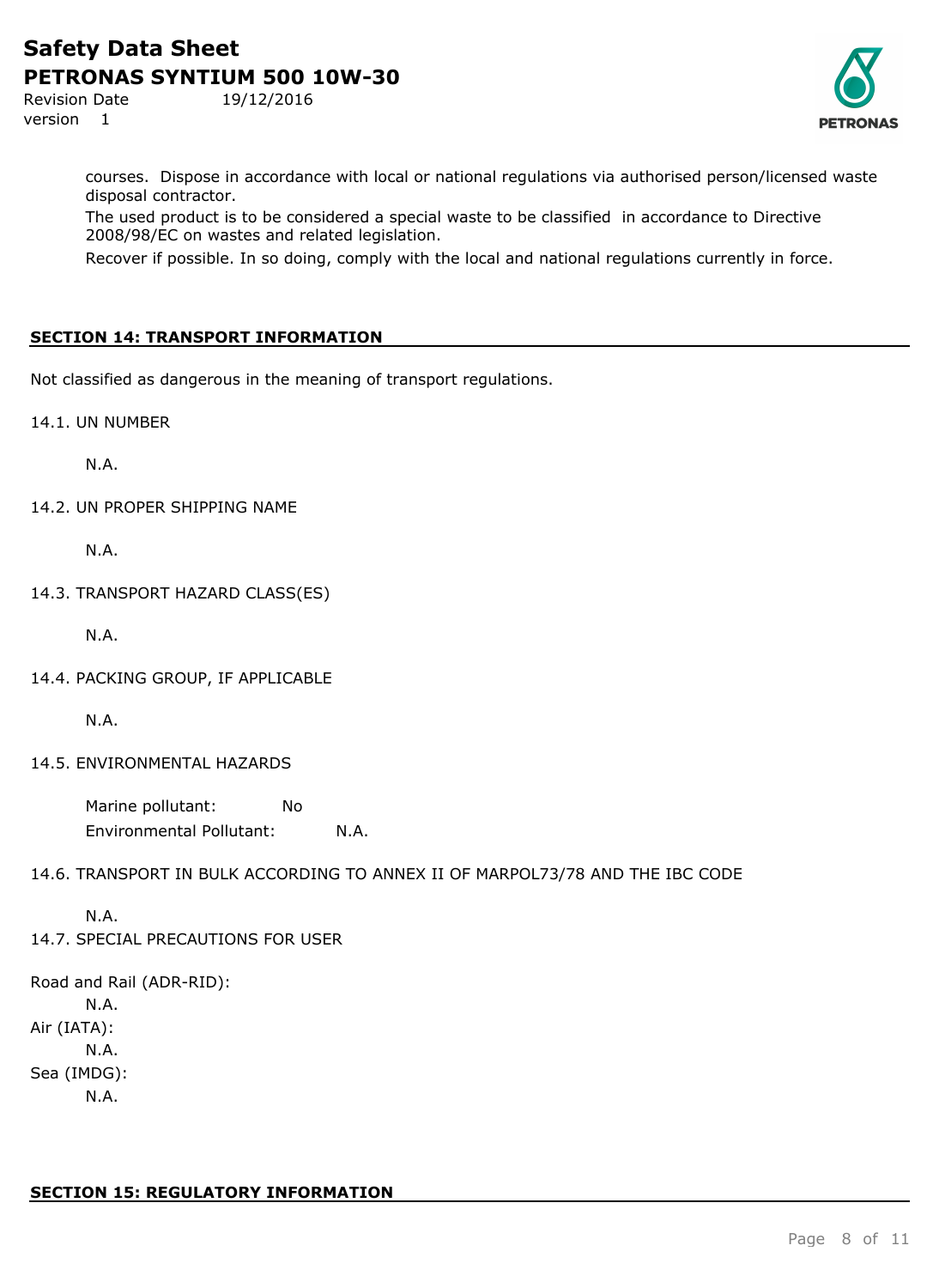Revision Date 19/12/2016 version 1



15.1. SAFETY, HEALTH AND ENVIRONMENTAL REGULATIONS SPECIFIC FOR THE PRODUCT IN QUESTION

P.U. (A) 310/2013 Occupational Safety and Health (Classification, Labelling and Safety Data Sheets of Hazardous Chemicals)

ACT 514 Occupational Safety and Health Act 1994, Factories and Machinery Act 1974 and all following updates

P.U. (A) 131/2000 Occupational Safety and Health (Use and Standards of Exposure of Chemicals Hazardous to Health)

P.U. (A) 294/2005 Regulation of the Environmental Quality (Scheduled Wastes) and all following updates ACT 127 of the Environmental Quality Act 1974

P.U. (A) 39/1996 of the Occupational Safety and Health (Control of Industrial Major Accident Hazards)

## **SECTION 16: OTHER INFORMATION**

The mineral base oils contained in this product are severely refined and are therefore not to be considered as carcinogen. They contain less than 3% DMSO extract according to IP 346 method ("Determination of polycyclic aromatics in unused lubricating base oils and asphaltene free petroleum fractions – Dimethyl sulphoxide extraction refractive index method", Institute of Petroleum, London). Sheet complies with the criteria of P.U. (A) 310/2013 (CLASS Regulation).

This document was prepared by a competent person who has received appropriate training.

This product must not be used in applications other than recommended without first seeking the advice of the Technical Department.

Date of preparation of the first SDS: 12/19/2016

Date of revision of this SDS: 12/19/2016

This MSDS cancels and replaces any preceding release.

This product must be stored, handled and used according to correct industrial hygienic practices and in compliance with laws in force.

The information contained herein is based on the present state of our knowledge and is intended to describe our products from the point of view of safety requirements. It should not therefore be considered as any guarantee of specific properties.

Key literature references and sources: None

Caption about heading 3 and H–statements:

## **CODE DESCRIPTION**

H413 May cause long lasting harmful effects to aquatic life.

Legend to abbreviations and acronyms used in the safety data sheet:

ACGIH: American Conference of Governmental Industrial Hygienists ADR: European Agreement concerning the International Carriage of Dangerous Goods by Road. ADN: European Agreement concerning the International Carriage of Dangerous Goods by Inland Waterways

ATE: Acute Toxicity Estimate

BCF: Biological Concentration Factor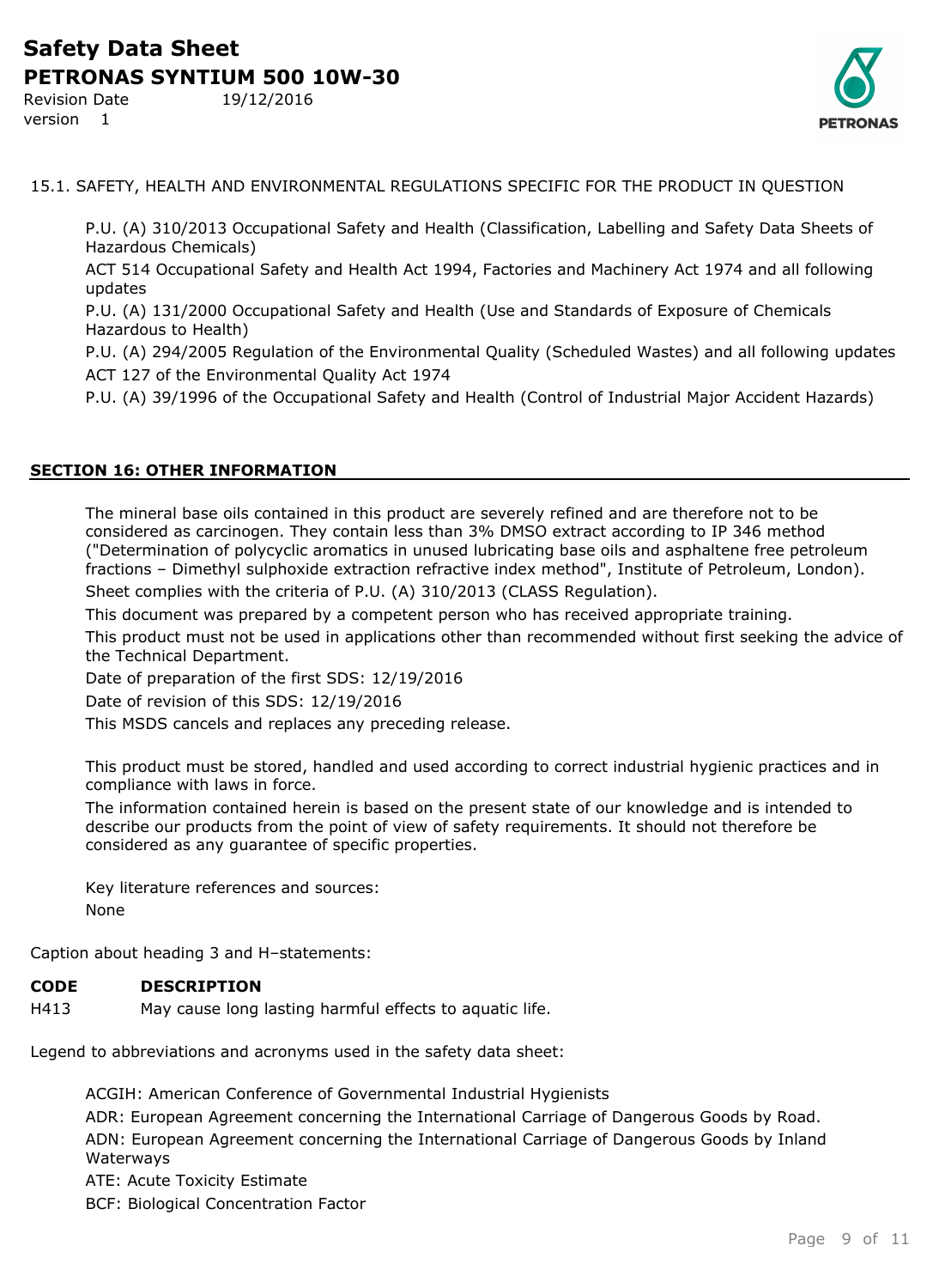Revision Date 19/12/2016 version 1



BEI: Biological Exposure Index BOD: Biochemical Oxygen Demand CAS: Chemical Abstracts Service (division of the American Chemical Society). CAV: Poison Center CE: European Community CLP: Classification, Labeling, Packaging. CMR: Carcinogenic, Mutagenic and Reprotoxic COD: Chemical Oxygen Demand COV: Volatile Organic Compound CSA: Chemical Safety Assessment CSR: Chemical Safety Report DMEL: Derived Minimal Effect Level DNEL: Derived No Effect Level. DPD: Dangerous Preparations Directive DSD: Dangerous Substances Directive EC50: Half Maximal Effective Concentration ECHA: European Chemicals Agency EINECS: European Inventory of Existing Commercial Chemical Substances. ES: Exposure Scenario GefStoffVO: Ordinance on Hazardous Substances, Germany. GHS: Globally Harmonized System of Classification and Labeling of Chemicals. IARC: International Agency for Research on Cancer IATA: International Air Transport Association. IATA-DGR: Dangerous Goods Regulation by the "International Air Transport Association" (IATA). IC50: half maximal inhibitory concentration ICAO: International Civil Aviation Organization. ICAO-TI: Technical Instructions by the "International Civil Aviation Organization" (ICAO). IMDG: International Maritime Code for Dangerous Goods. INCI: International Nomenclature of Cosmetic Ingredients. IRCCS: Scientific Institute for Research, Hospitalization and Health Care KAFH: Keep away from heat KSt: Explosion coefficient. LC50: Lethal concentration, for 50 percent of test population. LD50: Lethal dose, for 50 percent of test population. LDLo: Leathal Dose Low N.A.: Not Applicable N/A: Not Applicable N/D: Not defined/ Not available NA: Not available NIOSH: National Institute for Occupational Safety and Health NOAEL: No Observed Adverse Effect Level OSHA: Occupational Safety and Health Administration. PBT: Persistent, Bioaccumulative and Toxic PGK: Packaging Instruction PNEC: Predicted No Effect Concentration. PSG: Passengers